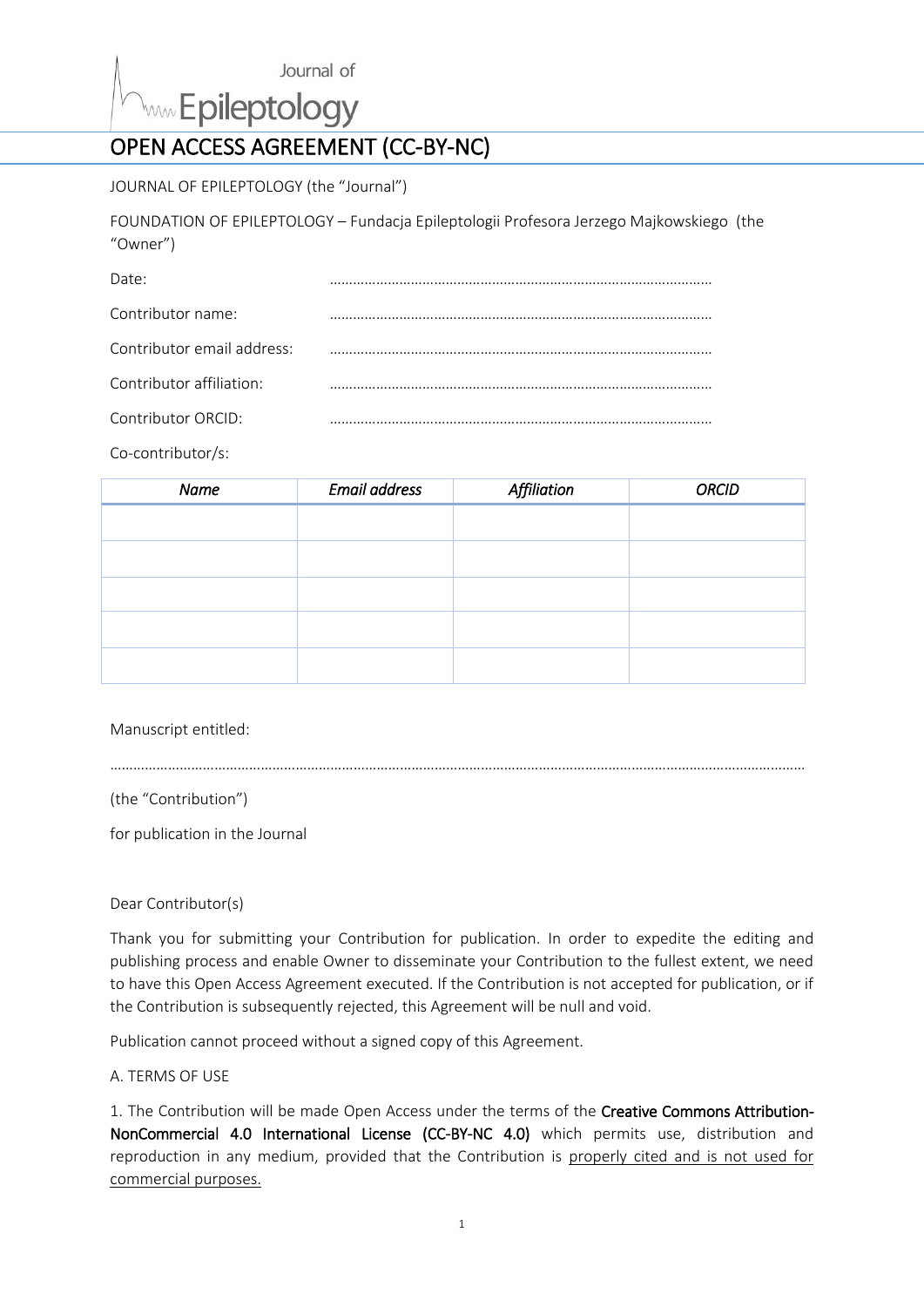Journal of

# www Epileptology

2. For an understanding of what is meant by the terms of the Creative Commons License, please refer t[o https://creativecommons.org/licenses/by-nc/4.0/](https://creativecommons.org/licenses/by-nc/4.0/)

3. The Contributor may make use of the submitted and peer reviewed versions of the Contribution prior to publication, provided that the final Contribution is cited appropriately as set forth in paragraph F below. Nothing herein shall permit dual publication in violation of journal ethical practices.

4. Owner reserves the right to require changes to the Contribution, including changes to the length of the Contribution, as a condition of acceptance. Owner reserves the right, notwithstanding acceptance, not to publish the Contribution if for any reason such publication would in the reasonable judgment of Owner, result in legal liability or violation of journal ethical practices.

# B. RETAINED RIGHTS

The Contributor or, if applicable, the Contributor's Employer, retains all proprietary rights in addition to copyright, such as patent rights in any process, procedure or article of manufacture described in the Contribution.

# C. LICENCE TO PUBLISH

In order to facilitate dissemination of the Contribution in accordance with paragraph A above, the Contributor grants to Owner, during the full term of the Contributor's copyright and any extensions or renewals, a non-exclusive license of all rights of copyright in and to the Contribution, and all rights therein, including but not limited to the right to publish, republish, transmit, sell, distribute and otherwise use the Contribution in whole or in part in electronic and print editions of the Journal and in derivative works throughout the world, in all languages and in all media of expression now known or later developed, and to license or permit others to do so.

#### D. CONTRIBUTIONS OWNED BY EMPLOYER

If the Contribution was written by the Contributor in the course of the Contributor's employment (as a "work-made-for-hire" in the course of employment), the Contribution is owned by the company/institution which must execute this Agreement (in addition to the Contributor) in the space provided below. In such case, the company/institution hereby grants to Owner, during the full term of copyright, a non-exclusive license of all rights of copyright in and to the Contribution for the full term of copyright throughout the world as specified in paragraph C above. For company/institution -owned work, signatures cannot be collected electronically and so instead please print off this Agreement, ask the appropriate person in your company/institution to sign the Agreement as well as yourself in the space provided below, and email a scanned copy of the signed Agreement to the Journal production editor. For production editor contact details please visit the Journal's online author guidelines.

#### E. GOVERNMENT CONTRACTS

In the case of a Contribution prepared under U.S. Government contract or grant, the U.S. Government may reproduce, without charge, all or portions of the Contribution and may authorize others to do so, for official U.S. Government purposes only, if the U.S. Government contract or grant so requires. (U.S. Government, U.K. Government, and other government employees: see notes at end.)

# F. COPYRIGHT NOTICE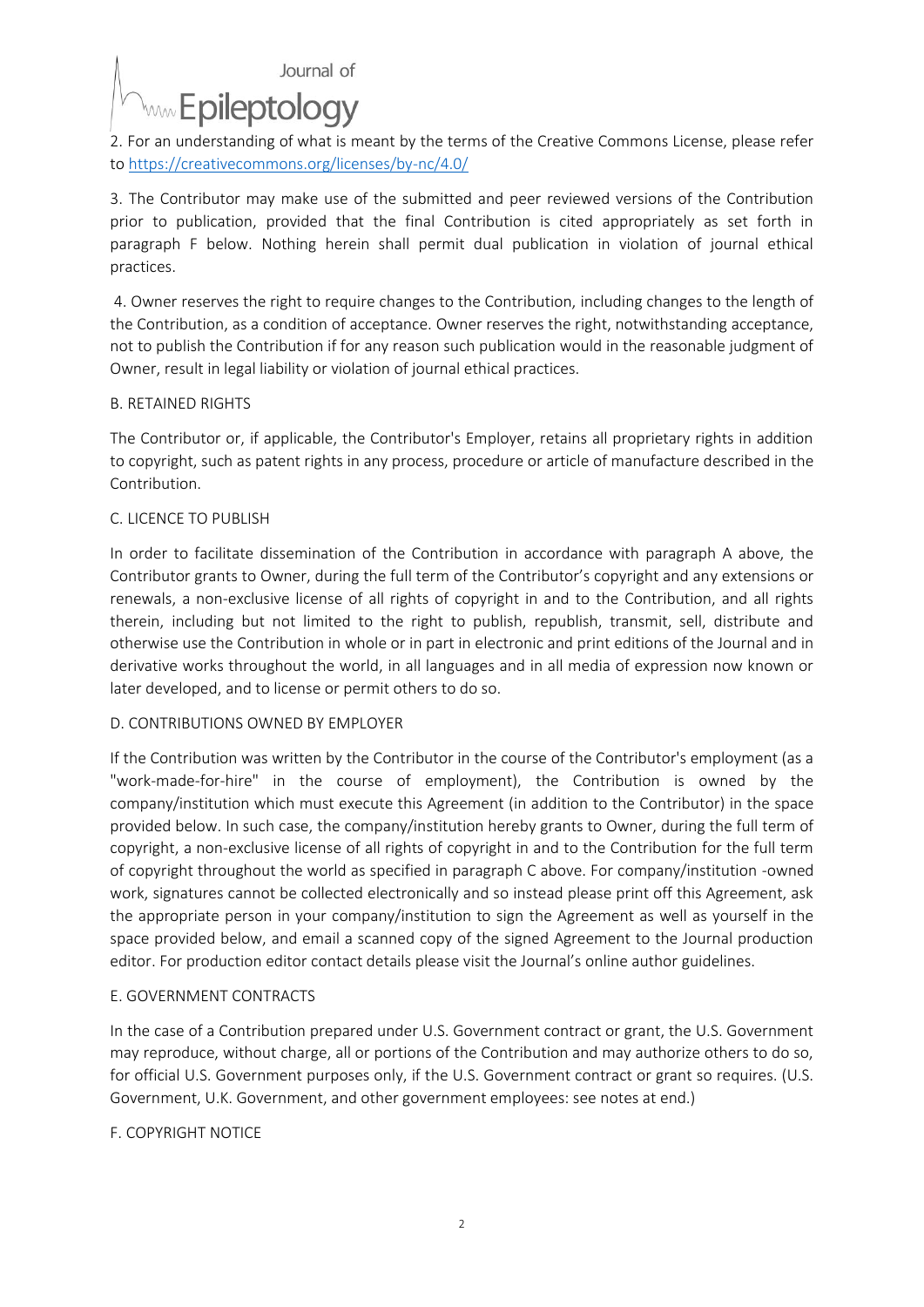Journal of

# **Www** Epileptology

The Contributor and the company/institution agree that any and all copies of the Contribution or any part thereof distributed or posted by them in print or electronic format as permitted herein will include the notice of copyright as stipulated in the Journal and a full citation to the Journal as published by Owner or by a third party publisher contracted by Owner.

# G. CONTRIBUTOR'S REPRESENTATIONS

The Contributor represents that the Contribution is the Contributor's original work, all individuals identified as Contributors actually contributed to the Contribution, and all individuals who contributed are included. If the Contribution was prepared jointly, the Contributor has informed the co-Contributors of the terms of this Agreement and has obtained their written permission to execute this Agreement on their behalf. The Contribution is submitted only to this Journal and has not been published before, has not been included in another manuscript, and is not currently under consideration or accepted for publication elsewhere. If excerpts from copyrighted works owned by third parties are included, the Contributor shall obtain written permission from the copyright owners for all uses as set forth in the Creative Commons license, and show credit to the sources in the Contribution. The Contributor also warrants that the Contribution and any submitted Supporting Information contains no libelous or unlawful statements, does not infringe upon the rights (including without limitation the copyright, patent or trademark rights) or the privacy of others, or contain material or instructions that might cause harm or injury. The Contributor further warrants that there are no conflicts of interest relating to the Contribution, except as disclosed. Accordingly, the Contributor represents that the following information shall be clearly identified on the title page of the Contribution: (1) all financial and material support for the research and work; (2) any financial interests the Contributor or any co-Contributors may have in companies or other entities that have an interest in the information in the Contribution or any submitted Supporting Information (e.g., grants, advisory boards, employment, consultancies, contracts, honoraria, royalties, expert testimony, partnerships, or stock ownership); and (3) indication of no such financial interest if appropriate.

#### H. USE OF INFORMATION

The Contributor acknowledges that, during the term of this Agreement and thereafter, Owner may process the Contributor's personal data, including storing or transferring data outside of the country of the Contributor's residence, in order to process transactions related to this Agreement and to communicate with the Contributor. By entering into this Agreement, the Contributor agrees to the processing of the Contributor's personal data (and, where applicable, confirms that the Contributor has obtained the permission from all other contributors to process their personal data). Owner shall comply with all applicable laws, statutes and regulations relating to data protection and privacy policy.

[ ] I agree to the OPEN ACCESS AGREEMENT as shown above, consent to execution and delivery of the Open Access Agreement electronically and agree that an electronic signature shall be given the same legal force as a handwritten signature, and have obtained written permission from all other contributors to execute this Agreement on their behalf.

Contributor's signature (type name here):

Date: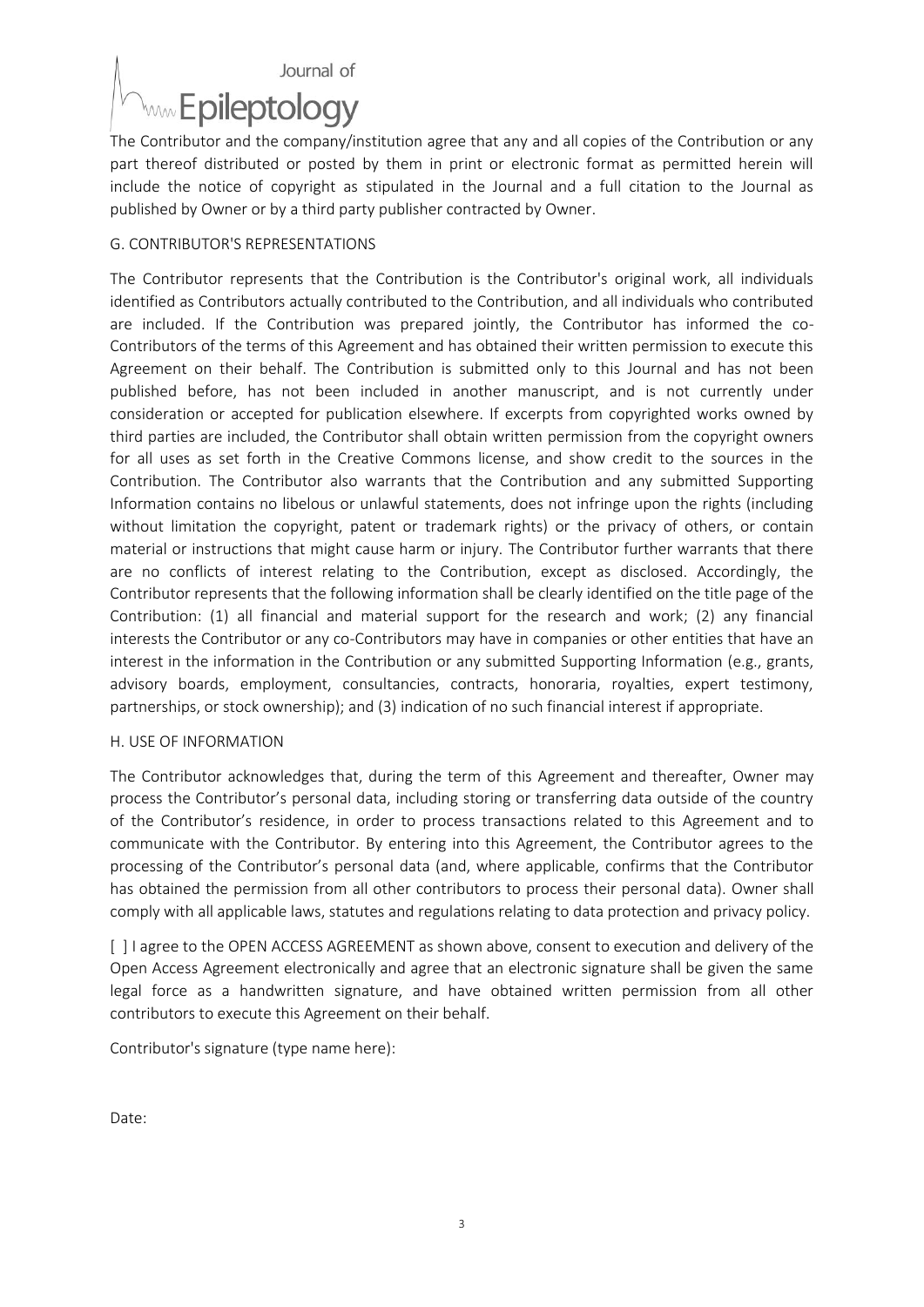

SELECT FROM OPTIONS BELOW:

### [ ] Contributor-owned work

### [ ] U.S. Government work

*Note to U.S. Government Employees*

*A contribution prepared by a U.S. federal government employee as part of the employee's official duties, or which is an official U.S. Government publication, is called a "U.S. Government work", and is in the public domain in the United States. In such case, Paragraph A.1 will not apply but the Contributor must type his/her name (in the Contributor's signature line) above. Contributor acknowledges that the Contribution will be published in the United States and other countries. If the Contribution was not prepared as part of the employee's duties or is not an official U.S. Government publication, it is not a U.S. Government work.*

# [ ] U.K. Government work (Crown Copyright)

*Note to U.K. Government Employees*

*For Crown Copyright this form cannot be completed electronically and should be printed off, signed in the Contributor's signatures section above by the appropriately authorized individual and returned to the Journal editor/s by email. For editor/s contact details please visit the Journal's online author guidelines. The rights in a contribution prepared by an employee of a UK government department, agency or other Crown body as part of his/her official duties, or which is an official government publication, belong to the Crown. Contributors must ensure they comply with departmental regulations and submit the appropriate authorization to publish. If your status as a government employee legally prevents you from signing this Agreement, please contact the Journal editor/s.*

#### [ ] Other / Including Other Government work or Non-Governmental Organization work

*Note to Non-U.S., Non-U.K. Government Employees or Non-Governmental Organization Employees*

*For Other Government or Non-Governmental Organization work this form cannot be completed electronically and should be printed off, signed in the Contributor's signatures section above by the appropriately authorized individual and returned to the Journal editor/s by email. For Journal editor/s contact details please visit the Journal's online author guidelines. If your status as a government or non-governmental organization employee legally prevents you from signing this Agreement, please contact the Journal editor/s.*

Name of Government/Non-Governmental Organization:…………………………………………………………………

………………………………………………………………………………………………………………………………………………………..

#### [ ] Company/institution owned work (made for hire in the course of employment)

*For "work made for hire" this form cannot be completed electronically and should be printed off, signed and returned to the Journal editor/s by email. For Journal editor contact details please visit the Journal's online author guidelines.*

Name of Company/Institution:

Authorized Signature of Employer:

Date: